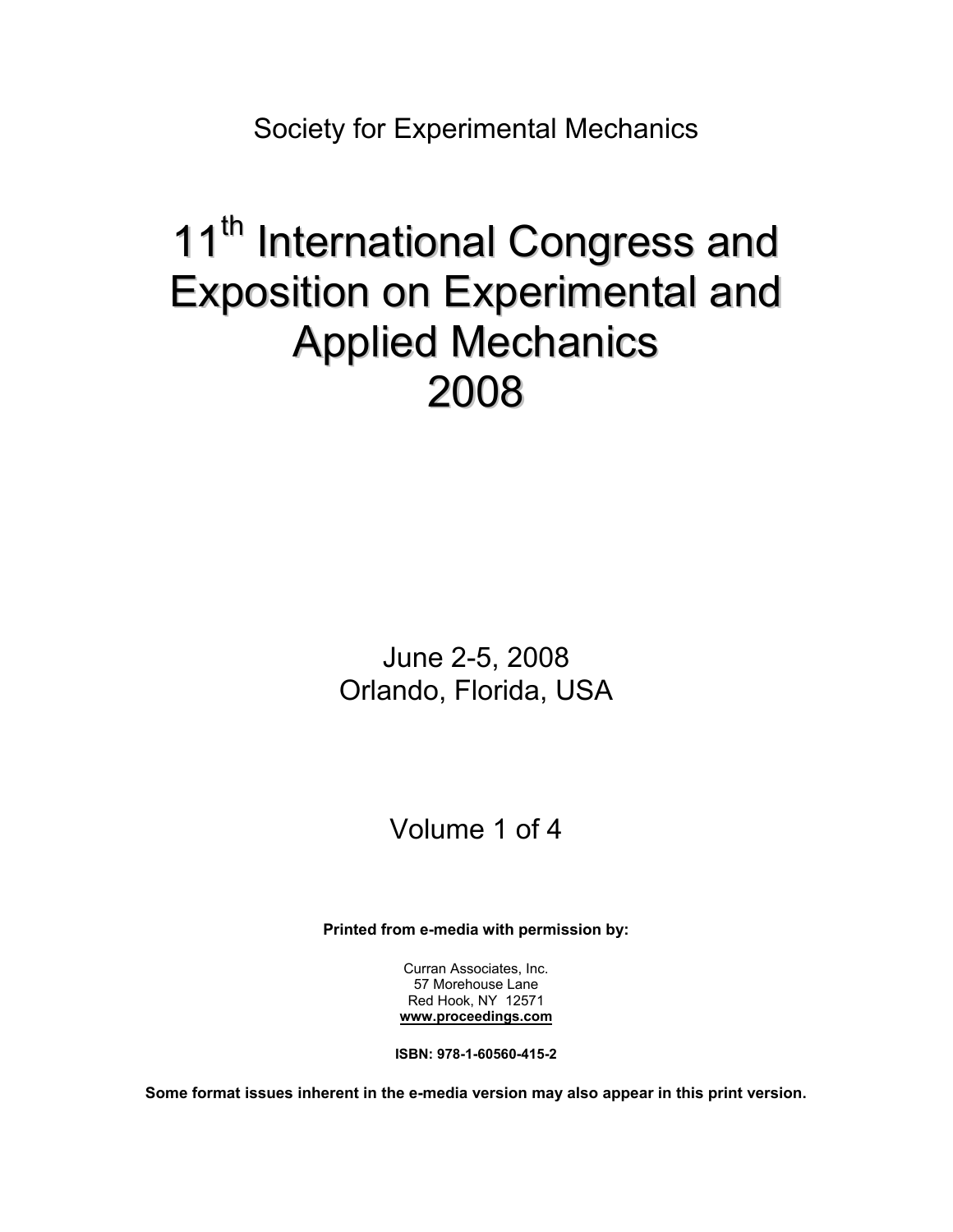**Printed from e-media with permission by:** 

Curran Associates, Inc. 57 Morehouse Lane Red Hook, NY 12571



**Some format issues inherent in the e-media version may also appear in this print version.** 

Copyright© (2008) by the Society for Experimental Mechanics All rights reserved.

Printed by Curran Associates, Inc. (2009)

For permission requests, please contact the Society for Experimental Mechanics at the address below.

Society for Experimental Mechanics 7 School Street Bethel, Connecticut 06801

Phone: 203 790 6373 Fax: 203 790 4472

www.sem.org

#### **Additional copies of this publication are available from:**

Curran Associates, Inc. 57 Morehouse Lane Red Hook, NY 12571 USA Phone: 845-758-0400 Fax: 845-758-2634 Email: curran@proceedings.com Web: www.proceedings.com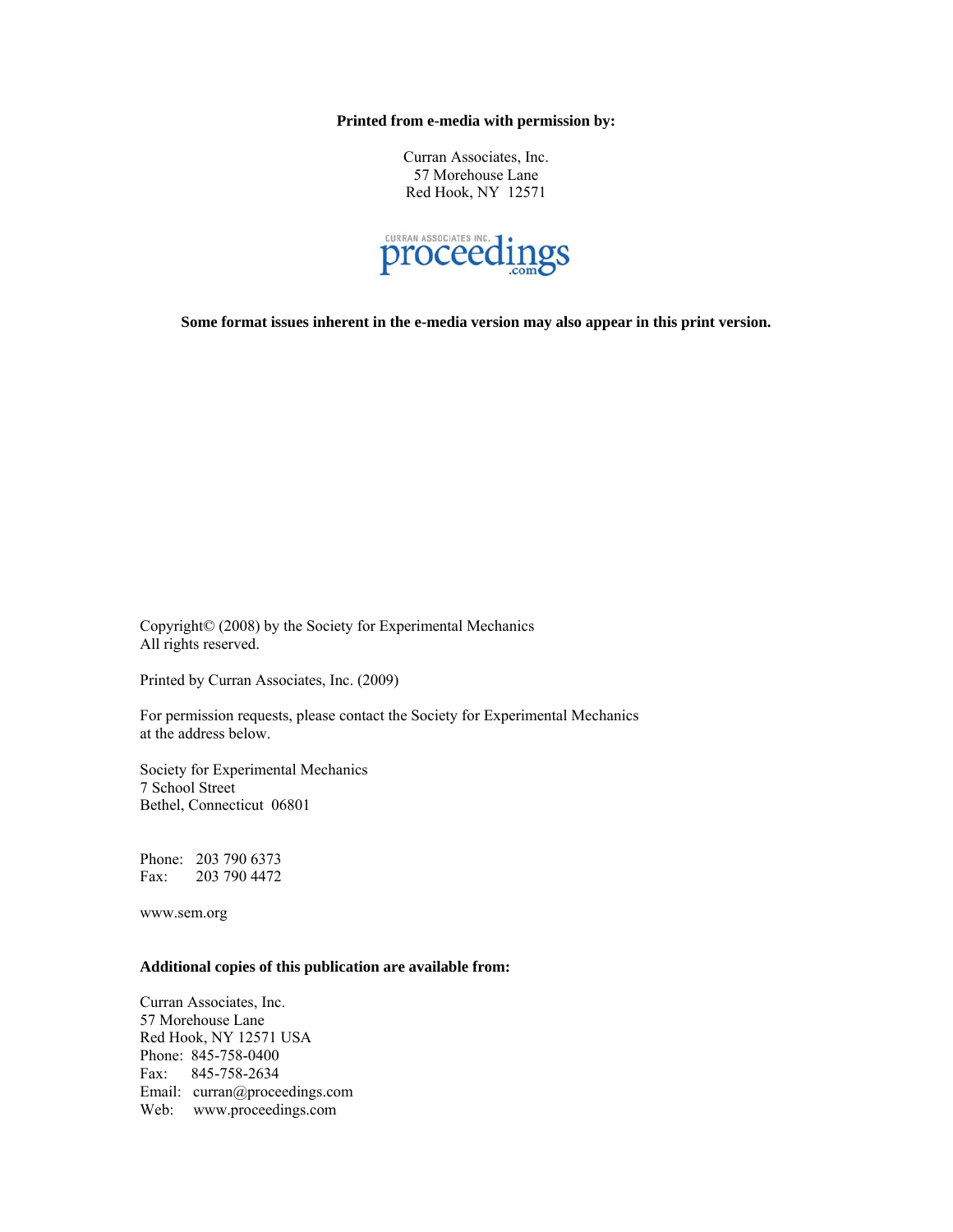### Society for Experimental Mechanics

#### 11<sup>th</sup> International Congress and Exposition on Experimental and Applied Mechanics 2008

## **TABLE OF CONTENTS**

| Whole-field Optical Systems and Image Processing Techniques for Shape and<br>Y. Morimoto                                                      |
|-----------------------------------------------------------------------------------------------------------------------------------------------|
| Bulk and Nanoscale Characterization of Silicon Carbide Derived From Preceramic<br>A. Rahman, S.C. Zunjarrao, R.P. Singh                       |
| Novel MEMS-Based Technology for Measuring the Mechanical Properties of a<br>M. Gnerlich, W.-Y. Zhang, H. Donahue, A. Voloshin, S. Tatic-Lucic |
| Invited Presentation, 2007 Student Paper Competition 1 <sup>st</sup> Place: Viscoelasticity<br>J. Jimenez                                     |
| D. Zhu                                                                                                                                        |
| Dynamic Adhesion Test to Measure Thin Film Interface Fracture Toughness  36<br>S.S.V. Kandula                                                 |
| Keynote Presentation: Frontiers in Digital Interferometric Methods for Optical<br>F. Mendoza Santoyo                                          |
| On The Measurement of True Fracture Strain of Thermoplastics Materials 44<br>X. Xiao                                                          |
| Estimation of Fatigue and Fracture Properties of Locomotive Driving Axles 52<br>N.G. Ohlson                                                   |
| Vapor Pressure Modeling for PEMs Subjected to Lead-free Solder Reflow Profile  60<br>Z. Wang, B. Han                                          |
| J.L. Jordan, J. E. Spowart, B. White, N.N. Thadhani, D.W. Richards                                                                            |
| Dynamic and Static Mechanical Behavior of Hierarchically-structured and Nano-<br>H.A. Bruck. A.L. Gershon                                     |
| F.J. Gagliardi, B.J. Cunningham                                                                                                               |
| Characterization of Wall Stiffness in a Blood Vessel Using Cine-PC-MRI 97<br>S. Avril, J.M. Huntley, R. Cusack                                |
| Constitutive Model Selection Based on Deterministic and Probabilistic Analyses  105<br>T.L. Bredbenner, D.P. Nicolella, R.L. Mason, D.T. Davy |
| Performance of Sandwich Composites Under Sequential Ballistic and Blast Loading 116<br>M. Jackson                                             |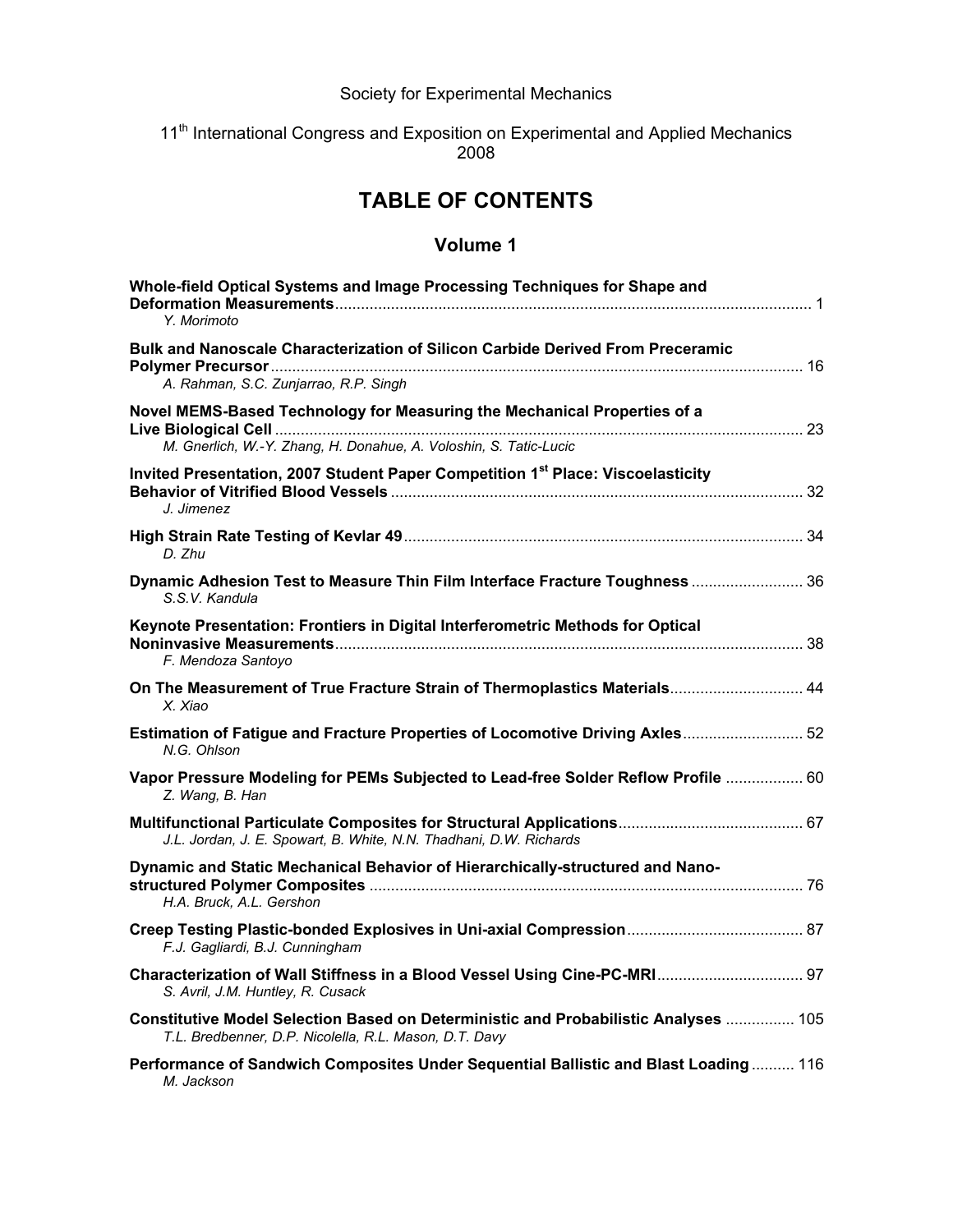| A Comparison of Natural and Unnatural Crack Growth in Human Enamel  118<br>D. Bajaj                                                                                          |  |
|------------------------------------------------------------------------------------------------------------------------------------------------------------------------------|--|
| Investigation of the Intermetallic Coating Formed During Processing of<br>F. Jenner                                                                                          |  |
| X. Nie                                                                                                                                                                       |  |
| E.A. Patterson                                                                                                                                                               |  |
| Investigation of Impact Response of Pb-free Assemblies and Comparison of Drop<br>F. Mirza, B. Roggeman, J.M. Pitarresi                                                       |  |
| Observation of Composite Materials Using Coupled Mechanical Testing and<br>V. Kunc, D. Erdman, B. Frame, R. Norris, S. Case                                                  |  |
| C. Efstathiou, J. Carroll, H. Sehitoglu, J. Lambros, B. Hauber, M. Spottswood, R. Chona                                                                                      |  |
| Multiscale Analysis of Fatigue Crack Growth Using Digital Image Correlation 163<br>J. Carroll, C. Efstathiou, J. Lambros, H. Sehitoglu, B. Hauber, S.M. Spottswood, R. Chona |  |
| A. Guerrero-Tovar, T.K. Heckel, H.-J. Christ                                                                                                                                 |  |
| Advanced Miniature Mixed Mode Bending Setup for In-situ Interface Delamination<br>M. Kolluri, M.H.L. Thissen, J.P.M. Hoefnagels, J.A.W. van Dommelen, M.G.D. Geers           |  |
| S.H. Kang, N. Michael, S.-J. Koh, C.-U. Kim                                                                                                                                  |  |
| Development and Comparison of Foam Comprehensive Law in Great Deformation 188<br>R. Dupuis, E. Aubry                                                                         |  |
| Vibration Absorption of Tip Appendage Using Digital Image Processing 194<br>F. Gungor, E. Gumus, A. Ertas, S. Ekwaro-Osire, E. Nieto                                         |  |
| S. Ekwaro-Osire, E. Nieto, F. Gungor, E. Gumus, A. Ertas                                                                                                                     |  |
| Blast Loading of a Bio-inspired Visco-elastic Plate Structure - An Overview 210<br>J.L. Mathews, A.K. Ghosh                                                                  |  |
| <b>Measuring Residual Strains in Aluminum and Fiber Metal Laminate Materials</b><br>D. Backman, E.A. Patterson                                                               |  |
| D.M. Williamson, D.R. Drodge, W.G. Proud                                                                                                                                     |  |
| Toughening Mechanism of PP With Bimodal Distributed SEBS Particle Size  233<br>H. Mae, M. Omiya, K. Kishimoto                                                                |  |
| High Strain-rate Compressive Stress-strain Loops of Several General-Purpose Plastics  240<br>T. Yokoyama, K. Nakai                                                           |  |
| Compressive Behavior of Crosslinked Mesoporous Aerogels at High Strain Rates  249<br>H. Lu, H. Luo, G. Churu, S. Mulik, C. Sotiriou-Leventis, N. Leventis                    |  |
| S. Sudo, N. Matsui, K. Tsuyuki, T. Yano                                                                                                                                      |  |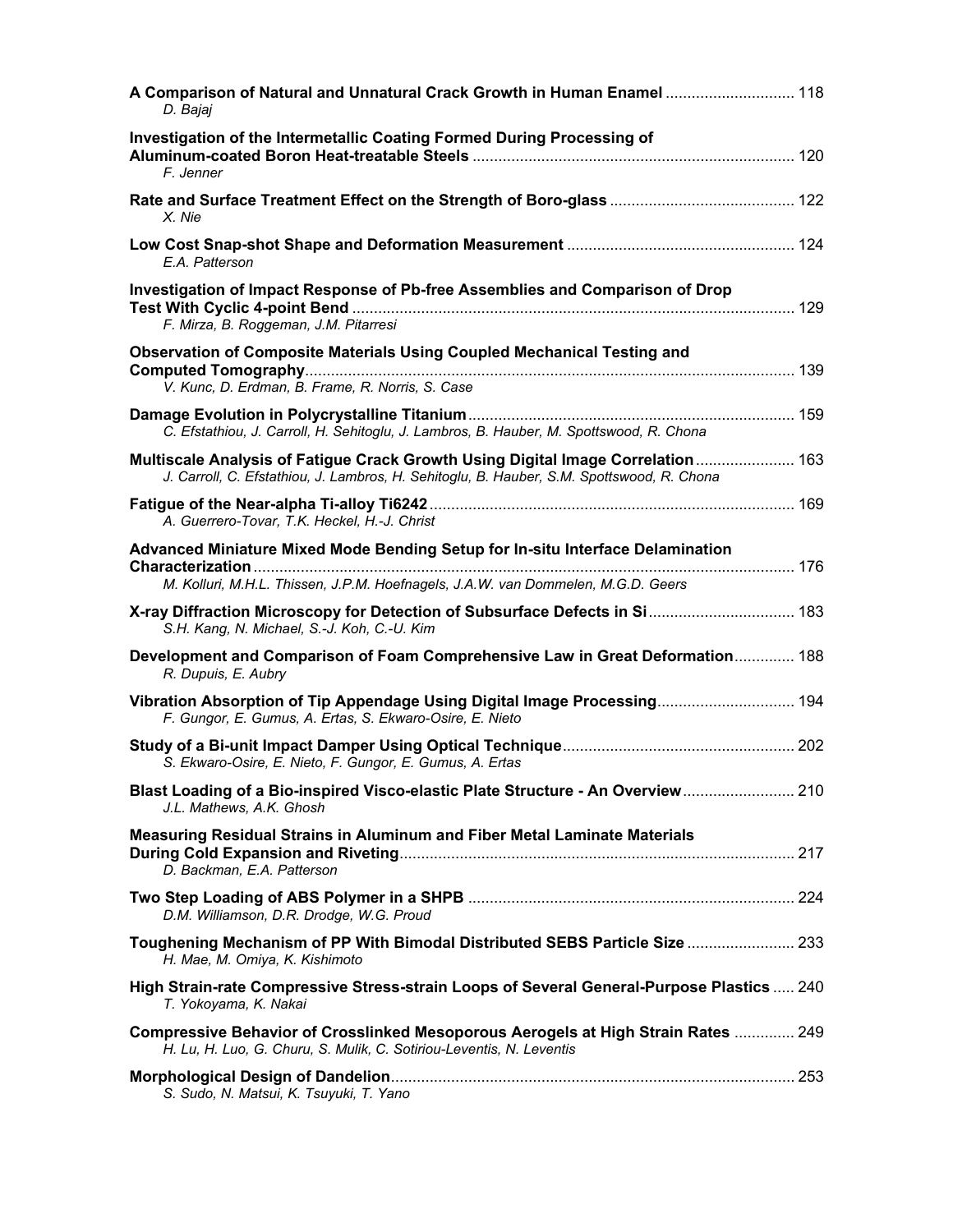| Mechanical Characterization of Cold Weld-lines and Meld Lines in Mesoscopic<br>A. Ananthanarayanan, S.K. Gupta, H.A. Bruck                                       |  |
|------------------------------------------------------------------------------------------------------------------------------------------------------------------|--|
| Feasibility of Stereo-DIC Measurement for the Study of Intervertebral Disc Mechanics 271<br>D. Spera, K. Genovese, A. Voloshin                                   |  |
| Phase Shifting Interferometry Methods for Full Field Stress Determination 282<br>S. Kramer                                                                       |  |
| Effect of Temperature on the Dynamic Constitutive Behavior of TiB/Ti FGM  284<br>A.A. Kidane                                                                     |  |
| The Surface Resin Layer for Strain Analysis of Laminated Composites 286<br>S. Sambasivam                                                                         |  |
| Photoelastic Study of an Internal Crack in Mixed-mode Loading Condition 288<br>C. Colombo                                                                        |  |
| F. Brémand, P. Doumalin, J.-C. Dupré, F. Hesser, V. Valle                                                                                                        |  |
| P.L. Reu, B.D. Hansche                                                                                                                                           |  |
| Lifetime Behavior at Superimposed Thermal-Mechanical and Mechanical Loading 306<br>A. Uihlein, K.-H. Lang, D. Löhe                                               |  |
| T.K. Heckel, H.-J. Christ                                                                                                                                        |  |
| Creep-fatigue of a Notched Directionally-solidified Ni-base Superalloy 322<br>Z.J. Moore, R.A. Kupkovits, R.W. Neu                                               |  |
| C. Christopher, M.N. James, K.F. Tee, E.A. Patterson                                                                                                             |  |
| Damage Progression Using Speckle-correlation and High-speed Imaging for<br>P. Lall, D. Iyengar, S. Shantaram, D. Panchagade, J. Suhling                          |  |
| The Response of Micro-scale Devices Subject to High-g Impact Stimuli 355<br>M. Sheehy, M. Lishchynska, J. Punch, S. Goyal, G. Kelly                              |  |
| Monte Carlo Simulation of Weibull Distribution of Ceramic Strength Values  363<br>M. Ambrožic, R. Bermejo, P. Supancic, T. Kosmac                                |  |
| T.P. Chen, W.-B. Lin                                                                                                                                             |  |
| Experimental Study of Assembly Contact Pressure of Micro-fuel Cell Stack 380<br>C.H. Chien, C.W. Lin, S.C. Li                                                    |  |
| Dynamic Response of Antifriction Bearings via Minimum Shannon Entropy 388<br>J.M. Arzola-Castro, M.E. Baltazar-Lopez, J. Colin-Ocampo, D. Szwdowicz, M.A. Oliver |  |
| Elastic Constants Determination and Deformation Observation Using Brazilian                                                                                      |  |
| C. Liu, M.L. Lovato                                                                                                                                              |  |
| C.R. Siviour, W.G. Proud, D.A. Salisbury, R.E. Winter                                                                                                            |  |
| Influence of Polyethylene Molecular Conformation on Taylor Impact Measurements 414<br>E.N. Brown, C.P. Trujillo, G.T. Gray, III                                  |  |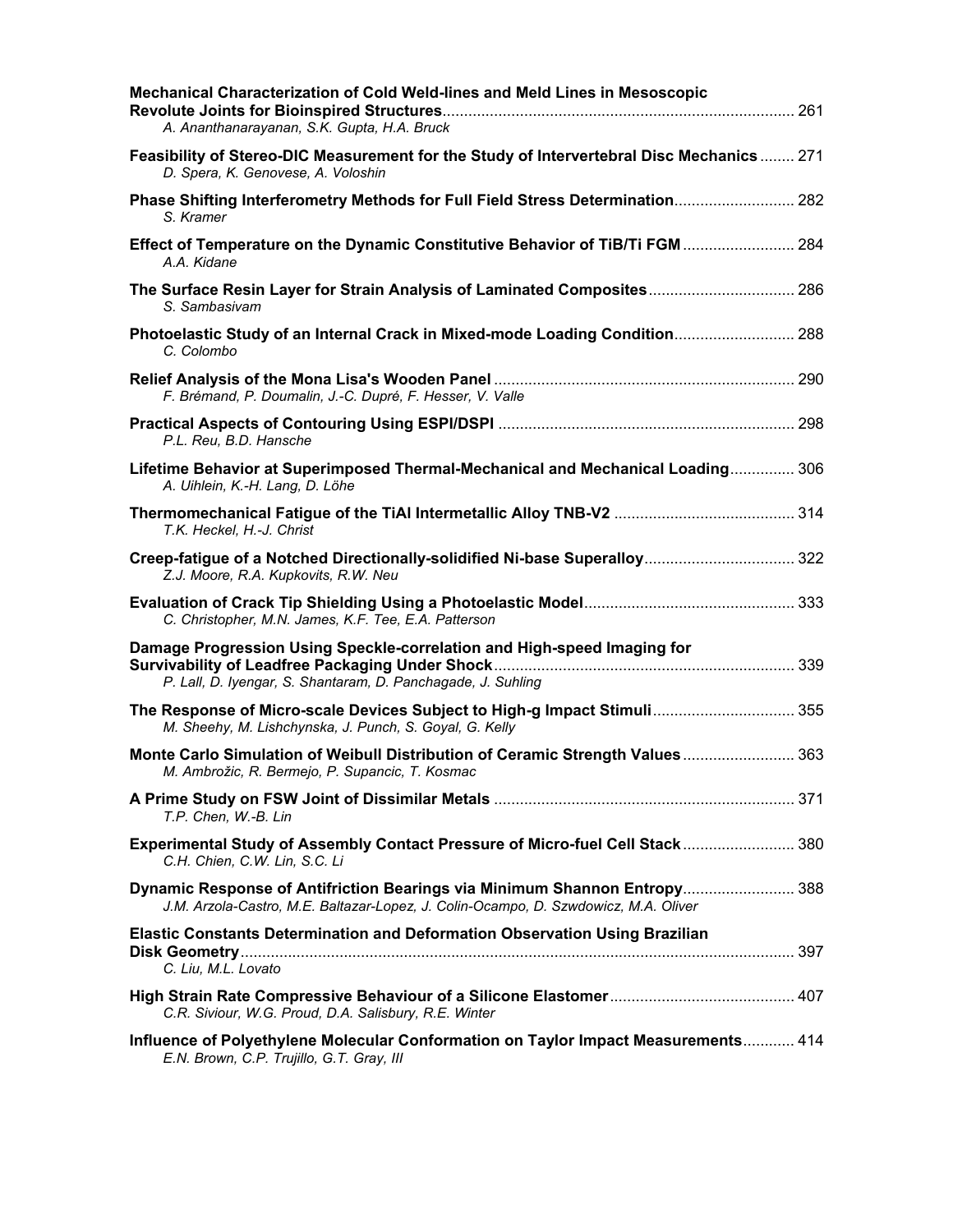| Split Hopkinson Pressure Bar Techniques for the Estimation of a High Strain-rate<br>D.R. Drodge, D.M. Williamson, W.G. Proud         |  |
|--------------------------------------------------------------------------------------------------------------------------------------|--|
|                                                                                                                                      |  |
| Digital Image Correlation for Improved Detection of Basal Cell Carcinoma  428<br>J.D. Krehbiel, J. Lambros, J.A. Viator, N.R. Sottos |  |
| Asymptotic Strength Limit of Hydrogen Bond Assemblies in Proteins at<br>S. Keten, M.J. Buehler                                       |  |
| N. Gheewala, K.J. Grande-Allen                                                                                                       |  |
| Design of Splashing Bioreactor Maintaining Mitral Valve Structure in Vitro 446<br>J.E. Barzilla, K.J. Grande-Allen                   |  |
| C.A. Durst, K.J. Grande-Allen                                                                                                        |  |
| DIC1D: A MATLAB-based 1D Digital Image Correlation Analysis Tool 460<br>H. Yao                                                       |  |
| F. Paltera                                                                                                                           |  |
| Evaluating Viscous Fluids Using the Split-Hopkinson Pressure Bar Technique 464<br>A.S. Lim                                           |  |
| R. Chen                                                                                                                              |  |
| S. Yoshida, G.A. Gaffney, C.W. Schneider, R.L. Rourks                                                                                |  |
| Deformation Measurement by Phase-shifted Sampling Moiré Method 474<br>S. Ri, M. Fujigaki, T. Matui, Y. Morimoto                      |  |
| Shrinkage Deformation Measurement of Dental Restorative Resin Composites  481<br>T. Furukawa, K. Arakawa, Y. Morita, M. Uchino       |  |
| <b>Coupled Laser Speckle Genetic Algorithm Technique for Surface Displacement</b><br>Measurement                                     |  |
| F.A. Moslehy, E. Divo, A. Kassab, B. Srivastava                                                                                      |  |
| In-Situ Deformation Measurements of Plastic Spur Gears Using Digital Image                                                           |  |
| V.P.S. Patibandla, J.L. Abanto-Bueno                                                                                                 |  |
| M. Zanganeh, R.A. Tomlinson, J.R. Yates                                                                                              |  |
| Full-field Characterization of Tensile and Fracture Behavior of a Rigid<br>S. Hong, H. Jin, W.-Y. Lu                                 |  |
| Fatigue Damage Evaluation of Metallic Foam Specimens Through Modal Data 527<br>V. Dattoma, N.I. Giannoccaro, A. Messina, R. Nobile   |  |
| Transient Measurements on Displacement and Strain Fields at Crack Tip Under                                                          |  |
| J.W. Tong, Q.L. Shu, Z.Y. Wang, J.T. Ruan, M. Shen                                                                                   |  |
| <b>Evaluation of Low Cycle Fatigue Crack Initiation Life Using Scanning Acoustic</b><br>Y. Arai, H. Naomi, M.N. Islam                |  |
|                                                                                                                                      |  |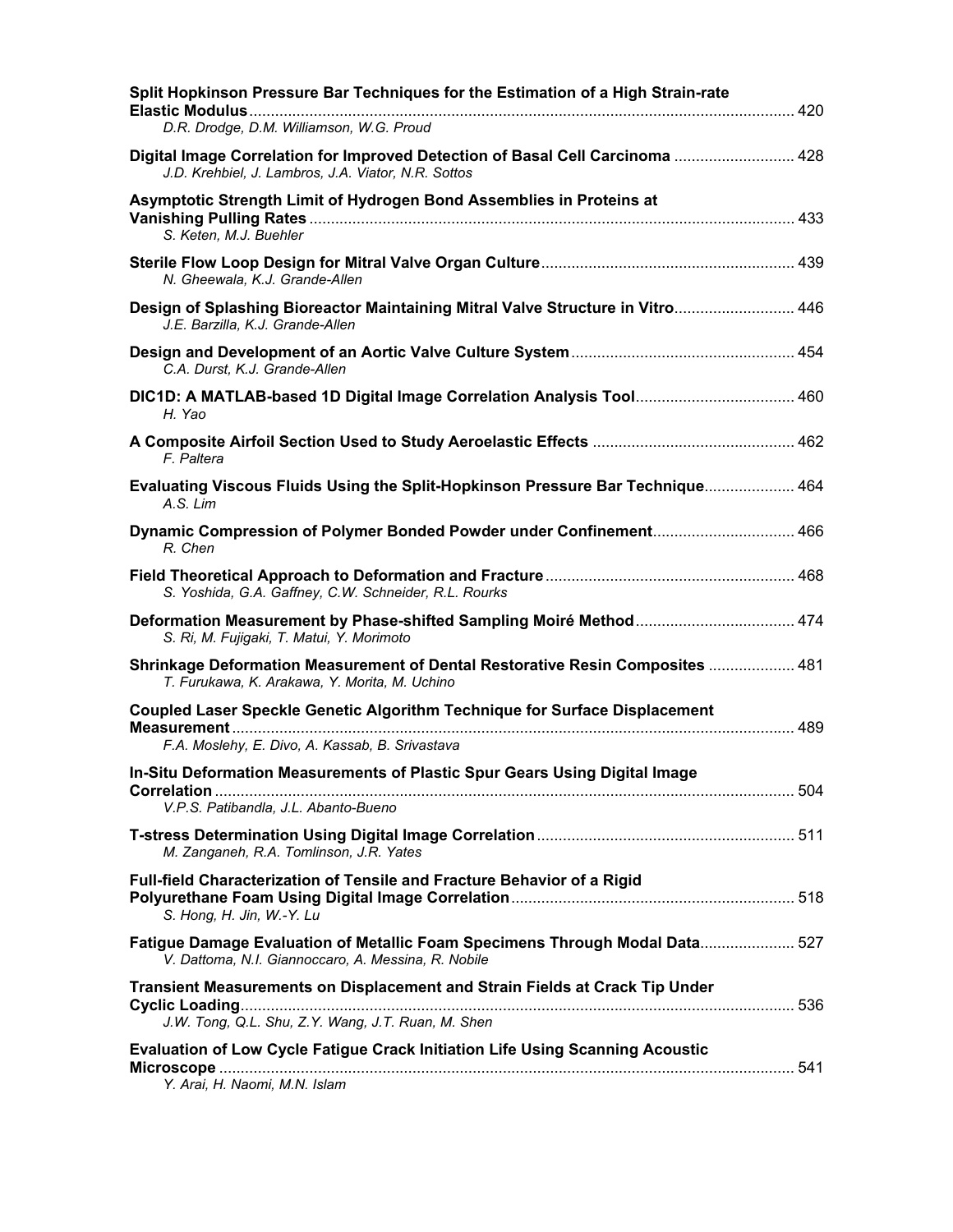| Characterization of Stress in High Performance Server Microprocessors 552<br>J.A. Roberts, M. Kaysar Rahim, J.C. Suhling, R.C. Jaeger, P. Lall |     |
|------------------------------------------------------------------------------------------------------------------------------------------------|-----|
| The Effect of the PCB Motion on the Dynamic Response of MEMS Devices Under                                                                     |     |
|                                                                                                                                                | 564 |
| F.M. Al Saleem, M.I. Younis, M. Ibrahim                                                                                                        |     |

| C.J. Weng                                                                                                                                           |  |
|-----------------------------------------------------------------------------------------------------------------------------------------------------|--|
| D.R. Skelton, J.L. Zunino III, R.T. Marinis, P. Hefti, R.J. Pryputniewicz                                                                           |  |
| J. Crowley, V.B. Chalivendra, J. Rice                                                                                                               |  |
| Effect of Temperature on the Dynamic Crack-tip Stress Fields in Graded Material  603<br>A. Kidane, V.B. Chalivendra, A. Shukla, R. Chona            |  |
| X. Xiao                                                                                                                                             |  |
| X. Nie, B. Song, Y. Ge, W. Chen, T. Weerasooriya                                                                                                    |  |
| H. Luo, W. Chen, H. Lu                                                                                                                              |  |
| Dynamic Tensile Strength and Fracture Toughness of Anisotropic Rocks  629<br>F. Dai, K. Xia                                                         |  |
| Thermomechanical Enhancement of Fiber Composites With Carbon Nanoparticles  637<br>I.M. Daniel. J.M. Cho                                            |  |
| Detailed Uncertainty Analysis of the Luminescent Photoelastic Coating Technique  648<br>E. Esirgemez, J.P. Hubner                                   |  |
| Identification and Improvement of Vibration Uncertainty for Device With Multiple<br>N. Okubo, T. Adachi, T. Toi, Y. Miyazawa, T. Shibaki, Y. Kimura |  |
| Deformation Measurement by a Digital Image Correlation With a Hybrid Genetic                                                                        |  |
| S.F. Hwang, Y.J. Ho, W.J. Wu                                                                                                                        |  |
| A New Approach to Measuring Surface Residual Stress Using Thermoelasticity  673<br>Y. Du, D. Backman, E.A. Patterson                                |  |
| Study on the Blind-hole Method to Measure Residual Stress of Thick Steel Tube  681<br>S. Zhang, Q. Zhang, X. Lou                                    |  |
| Residual Strain Measurement and Residual Stress Prediction of Woven Composites  687<br>W. Yin, N.M. Strickland, P.G. Ifju                           |  |
| J.T.P. Castro, R.D. Vieira, R.A. Sousa, M.A. Meggiolaro, J.L.F. Freire                                                                              |  |
| Keynote Presentation: Reducing Thermal Noise in Molecular Force Spectroscopy  706<br>G.A. Shaw                                                      |  |
| Double-pulse by Stuffed Striker Technique in Split Hopkinson Pressure Bar 712<br>K. Xia, S. Huang, R. Chen                                          |  |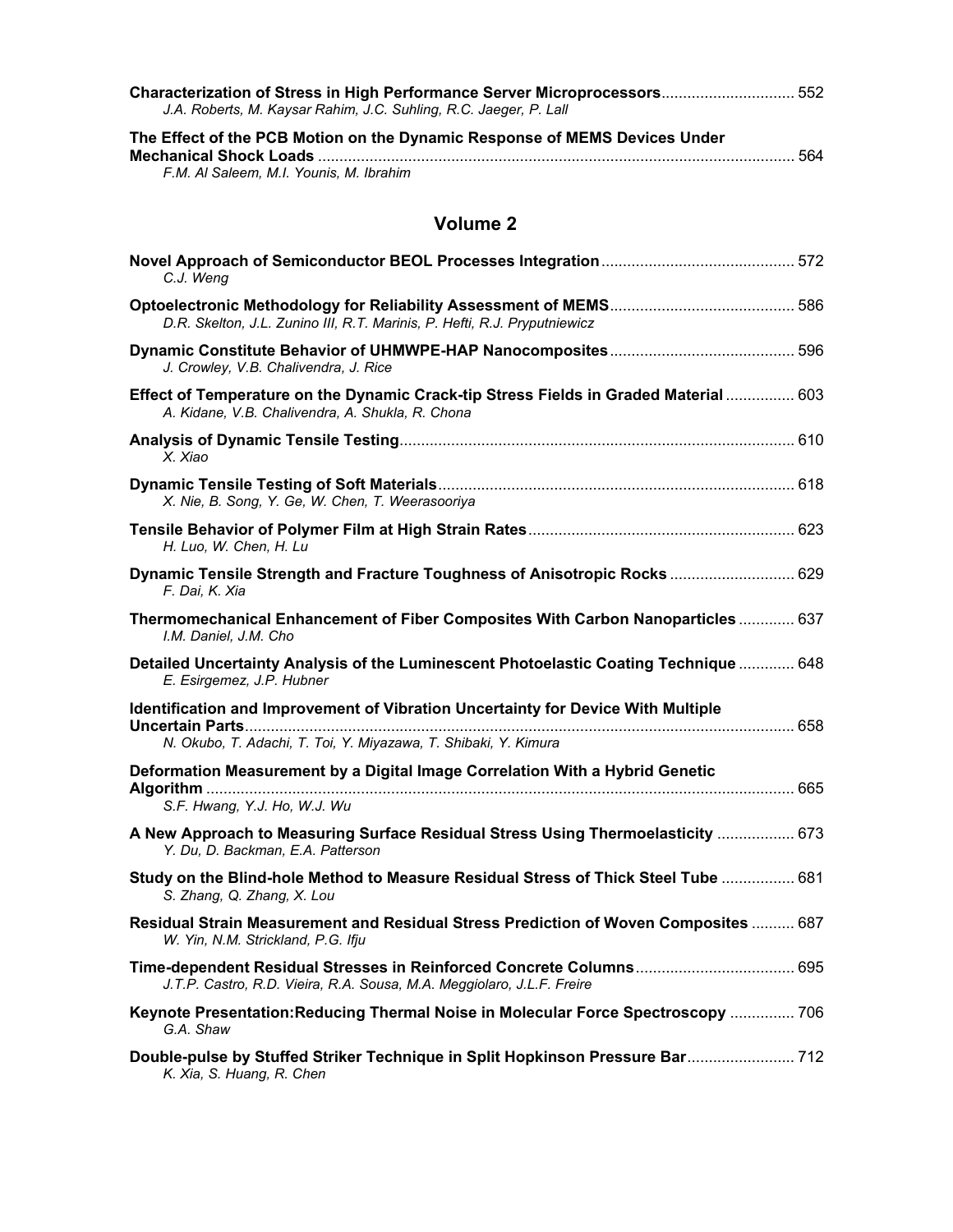| <b>Invited Presentation: Recent Progress in Digital Image Correlation: From</b><br>F. Hild, X. Fayolle, J. Réthoré, S. Roux                |  |
|--------------------------------------------------------------------------------------------------------------------------------------------|--|
| W. Tong, Y. Xuan, H. Yao                                                                                                                   |  |
| Study of Image Characteristics on Digital Image Correlation Error Assessment 727<br>M. Fazzini, L. Robert, S. Mistou, O. Dalverny          |  |
| Keynote Presentation: Advances in Hole-drilling Residual Stress Measurements 733<br>G.S. Schajer                                           |  |
| Scratch-induced Deformation and Residual Stress Measurement in Zirconium<br>D. Ghosh, G. Subhash                                           |  |
| C. Liang, B.C. Prorok                                                                                                                      |  |
| Simultaneous Measurement of Kinematic and Complementary Fields for MEMS                                                                    |  |
| N. Garraud, F. Amiot, G. Tessier, J.P. Roger, F. Hild                                                                                      |  |
| New Concepts of Mass Sensors Based on Nonlinear Dynamic Principles  763<br>M.I. Younis, F.M. Al Saleem                                     |  |
| L. Song, S. Hu                                                                                                                             |  |
| G. Kelly, J. Punch, S. Goyal, M. Sheehy                                                                                                    |  |
| An Experimental Procedure for Analyzing the Strength of Damaged Glass 792<br>K.A. Dannemann, S. Chocron, A.E. Nicholls, C.E. Anderson, Jr. |  |
| E.A. Patterson, M.P. Whelan                                                                                                                |  |
| How Protein Materials Balance Strength, Robustness and Adaptability 800<br>S. Keten, M.J. Buehler                                          |  |
| Extending Digital Image Correlation to Moving Field of View Application: A                                                                 |  |
| T.J. Miller, H.W. Schreier, M.T. Valley, T.L. Brown                                                                                        |  |
| J. Kang                                                                                                                                    |  |
| Z. Wang, H. Du, J. Barnes                                                                                                                  |  |
| A Study of Mechanical Properties and Dynamic Characteristics for Diffuser Films  828<br>W.C. Tsai, J.S. Hsu, L.P. Chao, M.C. Chen          |  |
| Thermal Deformation Measurement in Thermoelectric Coolers by ESPI  836<br>Y.L. Chang, W.C. Wang                                            |  |
| Optical Metrology to Measure Crack Growth and to Validate Cold Working Strains  846<br>W.F. Ranson, R.I. Vachon, G.L. Hovis                |  |
| Doppler Electron Velocimeter-Practical Considerations for a Useful Tool 852<br>P.L. Reu                                                    |  |
| Lateral Force Cantilever for Precise Atomic Force Microscope Friction Measurements  859<br>M.G. Reitsma, R.S. Gates, R.F. Cook             |  |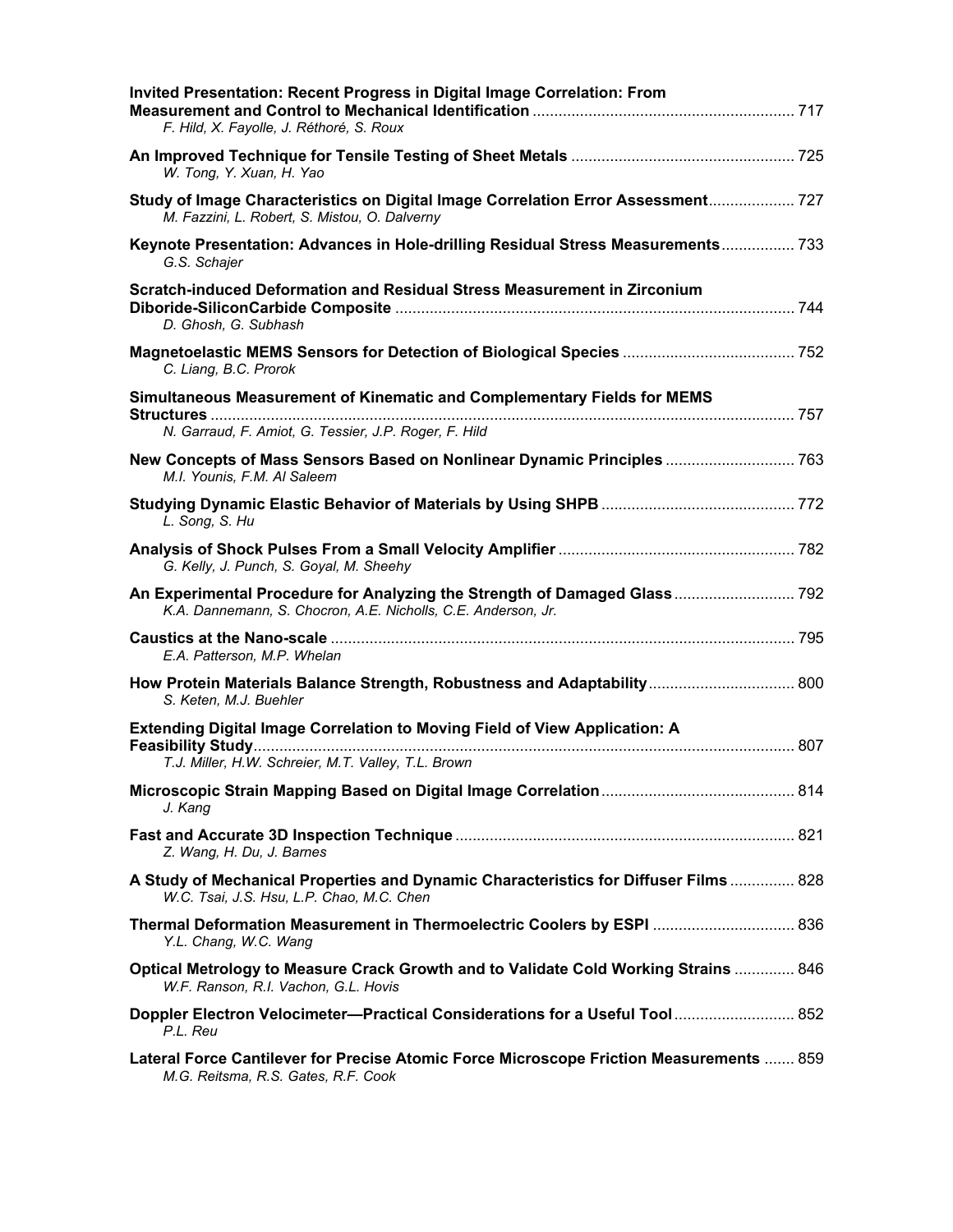| Piezoresistive Cantilever for Accurate Force Measurements at the Micro/Nano-size                                                       |  |
|----------------------------------------------------------------------------------------------------------------------------------------|--|
| M.S. Kim, J.H. Choi, N.H. Bae, B.I. Kim                                                                                                |  |
| G.D. Owen, R.E. Winter, E.J. Harris                                                                                                    |  |
| Strength Measurement by Hydrocode Analysis of Embedded Manganin Gauges 878<br>R.E. Winter, G. Whiteman, E.J. Harris                    |  |
| Compression Response of Syntactic Foam Based Interpenetrating Phase Composites 886<br>R. Jhaver, H. Tippur                             |  |
| Tensile Deformation of Ballistic Gelatin as a Function of Loading Rate  890<br>P. Moy, T. Weerasooriya, C.A. Gunnarsson                |  |
| H. Lu, H. Luo, C. Dai, R.Z. Gan                                                                                                        |  |
| An Objective Criterion for the Selection of an Optimum DIC Pattern and Subset Size 900<br>C. Lane, R.L. Burguete, A. Shterenlikht      |  |
| R.P. Emerson, S.R. McNeill, P. Moy, J.T. Tzeng                                                                                         |  |
| Digital Image Correlation for Specimens With Multiple Growing Cracks  917<br>J.D. Helm                                                 |  |
| H. Qiu, J.H. Yan, O.H. Kwon, M.A Sutton                                                                                                |  |
| Invited Presentation: Shape and Deformation Measurements by Digital Speckle<br>I. Yamaguchi                                            |  |
| C.A. Featherston, M.J. Eaton, K.M. Holfrod                                                                                             |  |
| K. Genovese, P. Brindicci                                                                                                              |  |
| Time-temperature and Humidity Superposition Principle on Creep of PBS 957<br>S. Somiya, Y. Lee, T. Sakai                               |  |
| Mullins Effect Characterization of Elastomers by Optical Experimental Methods  964<br>G. Palmieri, M. Sasso, G. Chiappini, S. Papalini |  |
| T. Tamaogi, Y. Sogabe                                                                                                                  |  |
| Effect of Crystallization on Creep Behavior of Glass Fiber Reinforced Polyacetal 980<br>T. Sakai, K. Yamada, S. Somiya                 |  |
| D. Zhu, B. Mobasher, S. Dharmarajan                                                                                                    |  |
| Measurement of Full-Field Transient Deformation of the Back Surface of a Kevlar<br>T. Weerasooriya, C.A. Gunnarsson, P. Moy            |  |
| Rock Dynamic Fracture Toughness Tested With Holed-cracked Flattened<br>Q.Z. Wang, S. Zhang, H.P. Xie                                   |  |
| Characterization of 2024-T351 Aluminum for Dynamic Loading Applications 1015<br>J.D. Seidt, A. Gilat                                   |  |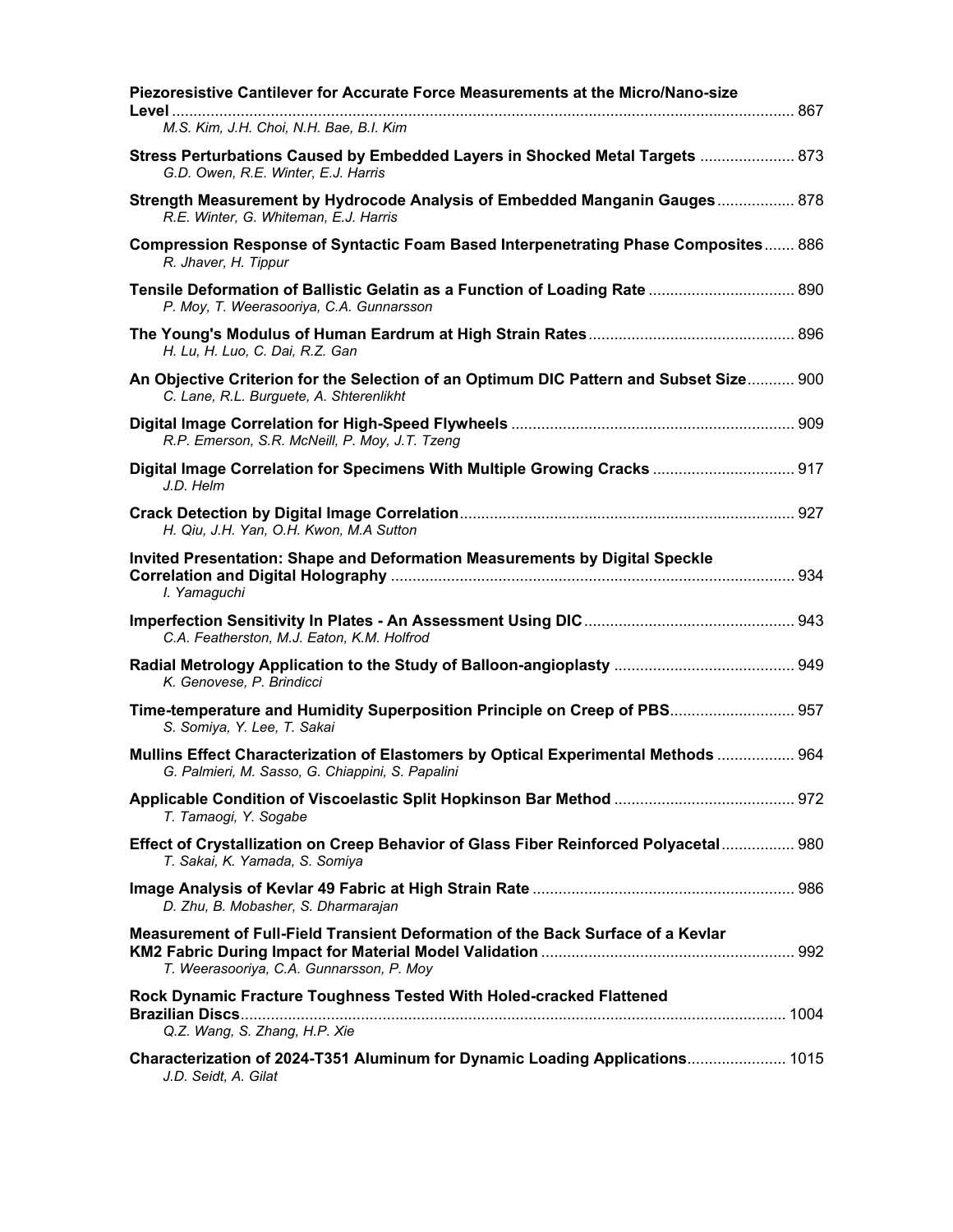| Quasi-static and Dynamic Constitute Behavior of Aerospace Aluminum Alloys  1025<br>S. Abotula, V.B. Chalivendra, J. Crowley                       |
|---------------------------------------------------------------------------------------------------------------------------------------------------|
| Dynamic Behavior of ECAP Processed Aluminum at Room and Sub-zero<br>.<br>J.P. Kokkonen, V.-T. Kuokkala, L. Olejnik, A. Rosochowski                |
| Identification of a Full Orthotropic Constitutive Model Using Measured Modal Data  1037<br>T.G. Carne, E.C. Stasiunas                             |
| Hybrid Multi-scale Simulations of Fracture of Silicon Single Crystals  1050<br>M.J. Buehler, D. Sen, A. Cohen                                     |
| <b>Transient Dynamic Response of a Rotational System due to Discontinuous</b><br>V. Ranatunga, A. Shukla                                          |
| Analysis of Mode Interaction in Drillstring Vibration Using Active Circuits 1068<br>M.A. Elsayed, C. Aissi, A. Yalamanchili                       |
| Y. Sogabe, T. Tamaogi, Z.Q. Wu                                                                                                                    |
| On the Elimination of Phase Inconsistencies of Photoelastic Phase Map  1085<br>M.J. Huang, Y.Z. Lu, K.A. Wu                                       |
| T.C. Chen, W. Yin, P.G. Ifju                                                                                                                      |
| Effect of Silica Inclusions on the Properties of Polymer Nanocomposites 1101<br>Q. Chen, I. Chasiotis                                             |
| Mechanical Strength of Pyrolytically Stripped and Functionalized Heat Treated<br>T. Ozkan, M. Naraghi, A.A. Polycarpou, I. Chasiotis              |
| Mechanical Properties of Zn-9%Al-3%Cu Alloy After Equal-channel Angular Extrusion  1114<br>A.G. Patil, I. Miskioglu                               |
| Optical Fibre Sensors for Monitoring Damage in Historic Tapestries  1121<br>J.M. Dulieu-Barton, C.C. Ye, A.R. Chambers, F.L. Lennard, D.E. Eastop |
| M.A. Basurto-Pensado, J. Kubiak, G. Urquiza, J.J. Sánchez-Mondragón                                                                               |
| Implementing the Split-Hopkinson Pressure Bar Technique for Viscous Fluid<br>A.S. Lim, S.L. Lopatnikov, J.W. Gillespie Jr.                        |

| G. Li. D. Liu                                                                                                                                  |  |
|------------------------------------------------------------------------------------------------------------------------------------------------|--|
| High-bandwidth Measurement and Validation of Bar and Plate Dynamics  1153<br>J.R. Foley, J.C. Dodson, M.J. Schmidt, Y. Besonia, P.C. Gillespie |  |
| Evaluation of the Mechanical Response of an Optical Test Platform  1163<br>O. Barton, Jr., R.J. Watkins                                        |  |
| A Study of Lift for a Tandem-biplane Wing Configuration: Screening of Geometric<br>G.J. Molina, J.O. Garcia, J.N. Fuentes, D.A. Herrera        |  |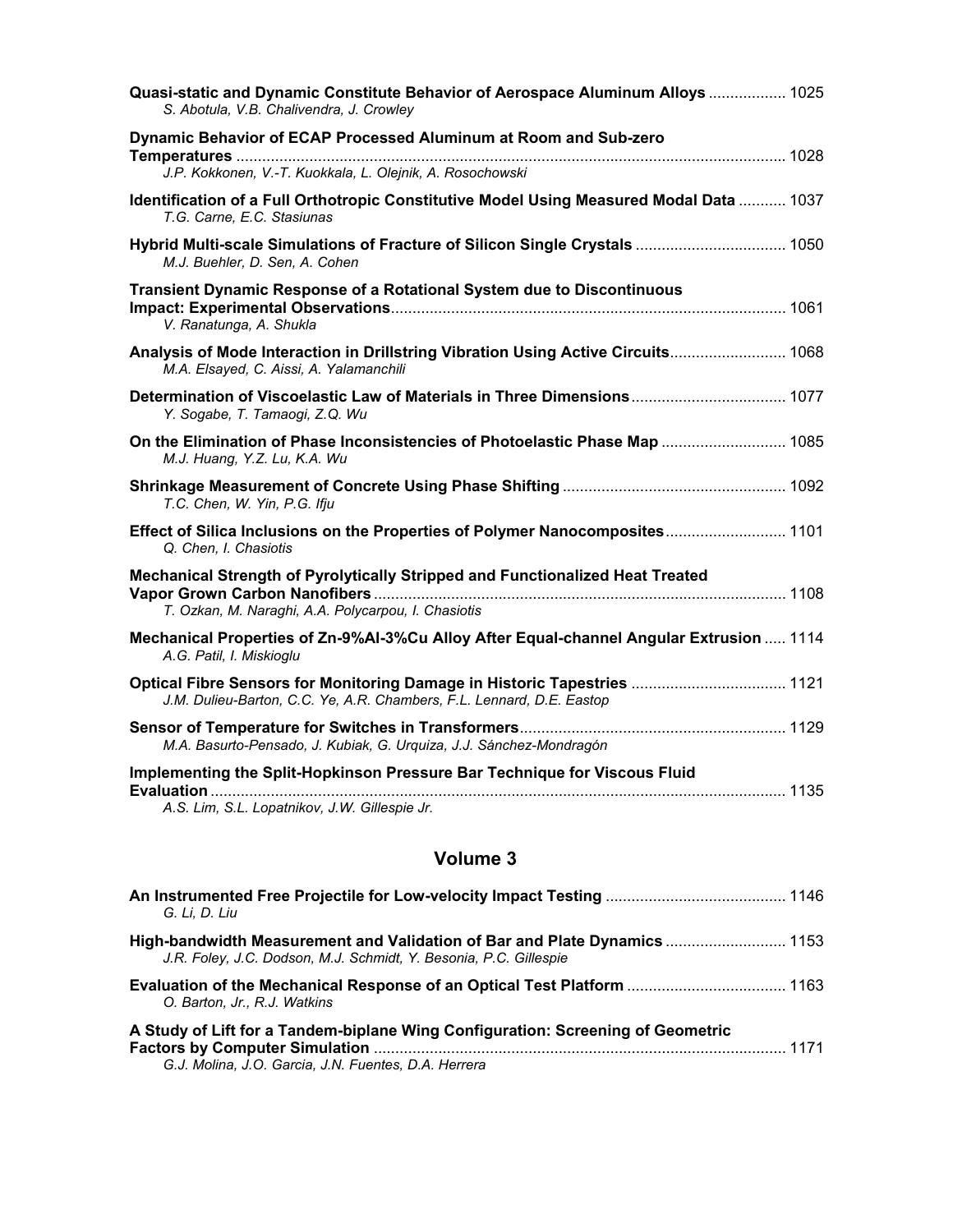| C.A. Sciammarella, L. Lamberti                                                                                                                                                    |  |
|-----------------------------------------------------------------------------------------------------------------------------------------------------------------------------------|--|
| Deformation Measurement Using Two Laser Types in Shearography 1202<br>H.S. Jang, S.O. Jang, D.P. Hong, S.M. Yang, M.Y. Choi, H.C. Jung, K.S. Kim                                  |  |
| Identification of Reconstruction Distance in Phase-shifting Digital Holography  1216<br>M. Fujigaki, S. Kubota, T. Matui, Y. Morimoto                                             |  |
| V. Valle, F. Brémand                                                                                                                                                              |  |
| Comparative Study of Fiber Orientation Distribution in Carbon-Carbon Composites 1229<br>R.A. Miller, II, S. Iqbal, T.P. Chu, P. Filip                                             |  |
| The Viability of Using Thermoelastic Stress Analysis on Rubber at Small Strain 1237<br>A.K. Hussain, R.J. Greene, R.A. Tomlinson                                                  |  |
| Detection of Defects in C/C Composites Using Infrared Thermography  1245<br>R.A. Miller, II, T.P. Chu, P. Filip, J. Don                                                           |  |
| Mechanical Properties of PZT Films and their Composites for RF-MEMS  1253<br>S. Yagnamurthy, I. Chasiotis, J. Lambros, R. Polcawich, J. Pulskamp, M. Dubey                        |  |
| Feasibility of Vibration Measurement at Micro-scale by Talbot Fringe Projection                                                                                                   |  |
| R. Rodriguez-Vera, K. Genovese, J.A. Rayas, F. Mendoza-Santoyo                                                                                                                    |  |
| Micro-machined Grating Interferometer Array for Low Noise Parallel Metrology  1267<br>O.G. Karhade, F.L. Degertekin, T.R. Kurfess                                                 |  |
| Analysis and Characterization of High-resolution MEMS Pressure Sensors 1275<br>H. Yang, C. Furlong                                                                                |  |
| R.M. French                                                                                                                                                                       |  |
| A. Ruban, M.J. Hunt                                                                                                                                                               |  |
| G.P. Sunny, F. Yuan, V. Prakash, J.J. Lewandowski                                                                                                                                 |  |
| Effect of Shockwaves on the Biomechanical and Biochemical Function of Cells  1315<br>J. Barthel, S. Konkar, G. Sankin, E. Darling, F. Guilak, P. Zhong, B. LaMattina, S. Zauscher |  |
| C.A. Sciammarella                                                                                                                                                                 |  |
| Parameter Uncertainty Quantification of an Inflatable Structure From Time-Domain                                                                                                  |  |
| J.-S. Lew                                                                                                                                                                         |  |
| Full-field Displacement Measurements of Micro Air Vehicle Flapping Wings Using                                                                                                    |  |
| P. Wu, B. Stanford, W. Bowman, A. Schwartz, P.G. Ifju                                                                                                                             |  |
| Boundary Location Effects in Component Modal Tests of Large Structures 1357<br>M. Misawa, M. Iwata                                                                                |  |
| Strain Measurement Using Three Spherical Waves in Digital Holography 1365<br>K. Shiotani, T. Matsui, M. Fujigaki, Y. Morimoto                                                     |  |
| One-shot Digital Holography Using a Pixelated Micro-Retarder Array  1373<br>S. Yoneyama, H. Kikuta                                                                                |  |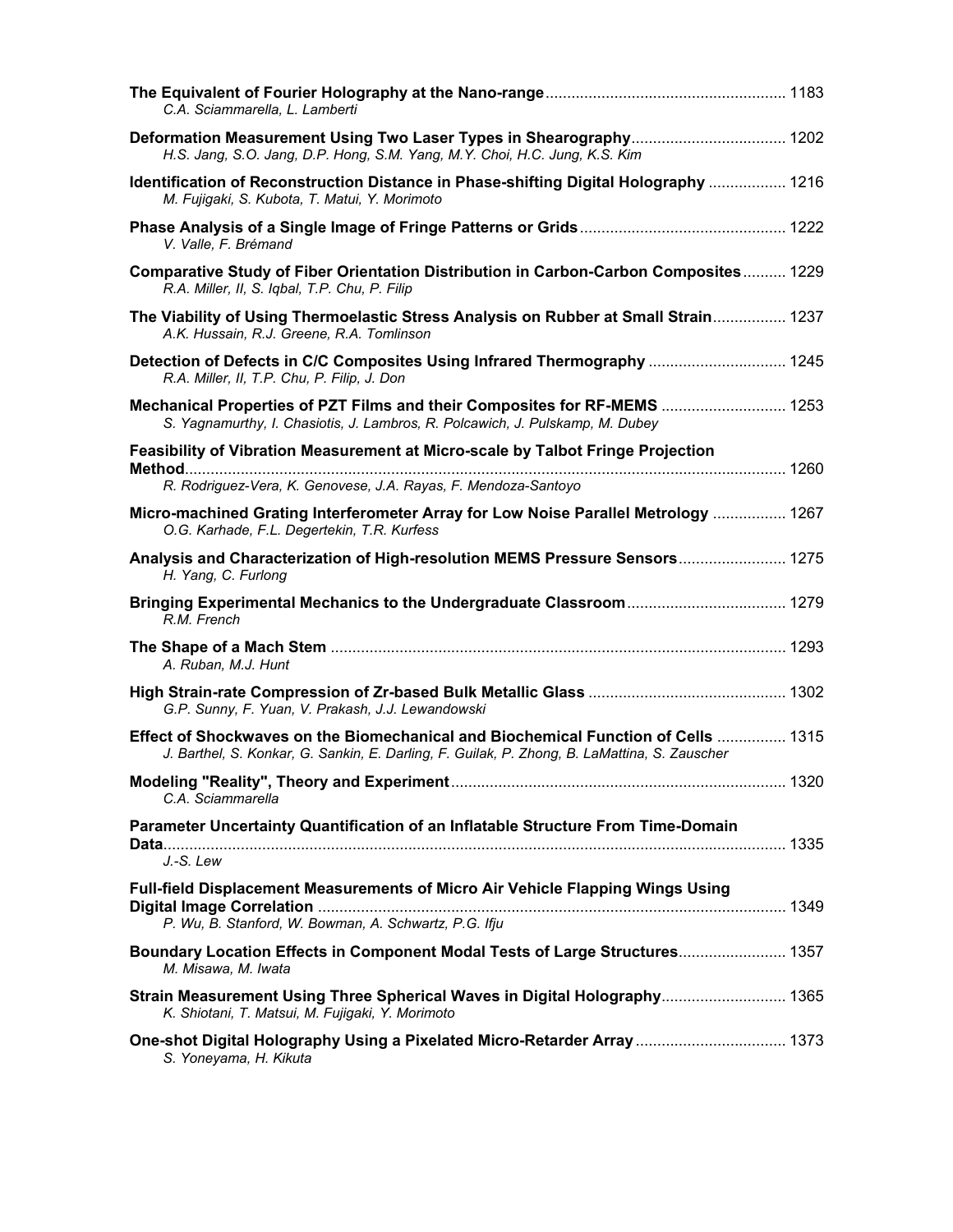| Reduction of Wavy-noise on Strain Distribution in Phase-shifting Digital Holography 1377<br>R. Kido, Y. Morimoto, M. Fujigaki               |
|---------------------------------------------------------------------------------------------------------------------------------------------|
| Experimental and Finite Element/Fracture Mechanics Investigation of Adhesive Scarf                                                          |
| G.E. Wheeler, K.L. DeVries                                                                                                                  |
| <b>Numerical Analysis of Woven Fabric Composites Lubricated Spherical Plain Bearings 1392</b><br>K. Li, X.J. Shen, Y. Chen, R. Li           |
| Dynamic Failure of Resistance Spot Welds - Issues, Problems and Current Research  1400<br>Y.J. Chao, K. Wang                                |
| Measurement of Transient Full-field, Out-of-plane Back Surface Displacements of<br>C.A. Gunnarsson, T. Weerasooriya, P. Moy                 |
| Dynamic Initiation Fracture Toughness of High Strength Steel Alloys  1414<br>J.T. Foster, V.K. Luk, W.W. Chen                               |
| Keynote Presentation: Criticality-enhanced Mechanical Response in Soft and<br>Z. Kutnjak                                                    |
| M. Ambrožic, M. Cvetko, S. Kralj                                                                                                            |
| Fracture and Thermal Conductivity Characterization of SC-15/MWNT Composites  1433<br>A. Balakrishnan, M.C. Saha                             |
| Stochastic Resonance in a Polymer Stabilized Liquid Crystal Ferroelectric Cell  1447<br>M. Forjan, A. Gyergyek, M. Gosak, M. Perc, S. Kralj |
| A. Zidansek, G. Lahajnar, S. Kralj                                                                                                          |
| Mechanical Characterization of Laser Welded Stainless Steel Using Laser Interferometry. 1462<br>H. Jin, W.Y. Lu, J. Korellis                |
| Experimental Investigations of Deformation Fields in Plane Strain Indentation  1468<br>T.G. Murthy, C. Huang, S. Chandrasekar               |
| Whole-field Visualization and Evaluation of Fatigue Damage Using Laser 1473<br>A. Kato, T.A. Moe, S. Komura                                 |
| Experimental Analysis of Residual Stresses in the Selective Laser Melting Process  1479<br>C. Casavola, S.L. Campanelli, C. Pappalettere    |
| S. Quinn, J.M. Dulieu-Barton, R.K. Frühmann                                                                                                 |
| Invited Presentation: High Precision Contouring Utilizing the Moiré Method 1495<br>C.A. Sciammarella, L. Lamberti, A. Boccaccio             |
| Superimposed Fringe Projections for 3D Shape Acquisition by Image Analysis 1511<br>G. Chiappini, M. Sasso, G. Palmieri, D. Amodio           |
| Super Resolution Technique for Digital Holography: Experimental Validation 1521<br>A. Baldi, F. Bertolino, F. Ginesu                        |
| Study of Mechanical Behavior of Cancellous Bone by Digital Volume Correlation<br>F. Brémand, A. Germaneau, P. Doumalin, J.C. Dupré          |
| Skin Mechanical Properties Analyse Through Ultrasound Imaging and Inverse<br>A. Delalleau, G. Josse, J. George, J.M. Lagarde                |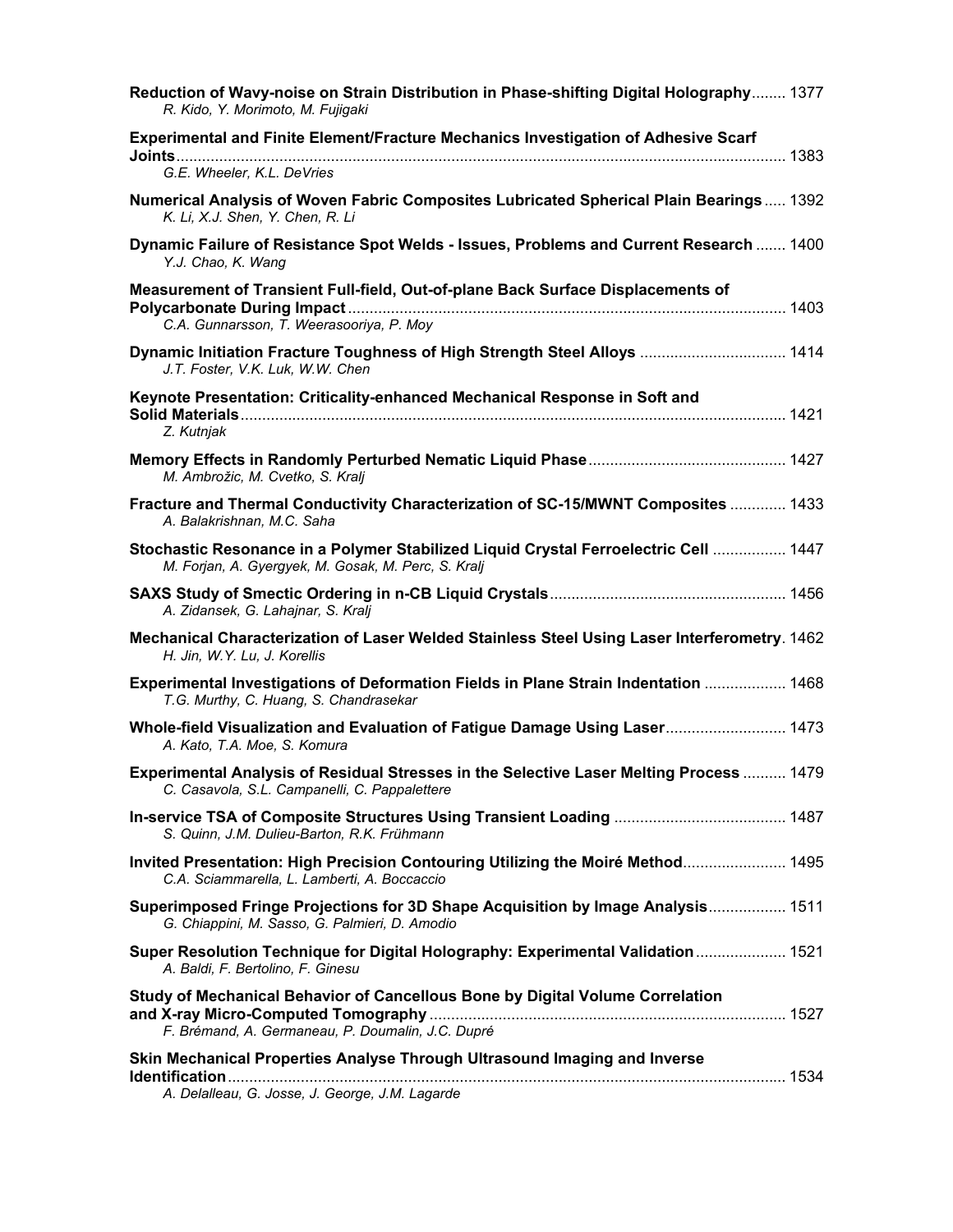| R.R. Resapu, R.D. Bradshaw, A. Farag, H. Shi                                                                                                             |  |
|----------------------------------------------------------------------------------------------------------------------------------------------------------|--|
| <b>Experimental Characterization of Florida Manatee Skin Using Unconfined</b><br>V. Jagdale, K.B. Clifton, J.J. Mecholsky, Jr., E.A. Howell, P.G. Ifju   |  |
| A Probabilistic Fracture Mechanics Criterion for Bone-FCement Interface  1563<br>M.P.H. Khandaker, S. Ekwaro-Osire, N. Smith                             |  |
| Development of 3D Strain Mapping Methodology for Highly Porous Structures  1571<br>T.L. Bredbenner, J. Ling, M.P. Rigney, E.A. Franke, D.P. Nicolella    |  |
| Pressure Effects on the Flow Stress of a Zirconium-based Bulk-Metallic-Glass  1579<br>F. Yuan, V. Prakash, J.J. Lewandowski                              |  |
| The Behaviour of a Fluorinated Tripolymer During One-dimensional Shock Loading  1588<br>J.C.F. Millett, E.N. Brown, N.K. Bourne, G.T. Gray, III          |  |
| Dynamic Compressive Properties of an Alumina-filled Epoxy at Various Rates of<br>B. Song, W. Chen, M.J. Forrestal                                        |  |
| J. Buchar, Š. Nedomová, L. Severa                                                                                                                        |  |
| Effects of Deformation Inhomogeneity on Plastic Dissipation in Zirconium  1608<br>H.A. Padilla II, C.D. Smith, J. Lambros, A.J. Beaudoin, I.M. Robertson |  |
| Y. Sato, M. Yoshida, T. Furukawa, N. Oikawa, M. Satoh                                                                                                    |  |
| 3D Image Correlation Studies of Geometry and Material Property Effects During<br>T.E. Schmidt, A. Gilat, A. Walker, J. Seidt, J. Tyson                   |  |
| Moisture Absorption Behavior and Its Effects on Flexural Properties of<br>M.C. Saha, S. Mohan, D. Hickman, A. Balakrishnan                               |  |
| Strain Separation on a Nonplanar Object Using a Luminescent Photoelastic Coating  1646<br>D. Takahashi, J.P. Hubner                                      |  |
| Finite Element Simulation of Scattered-light Photoelastic Fringe Patterns  1657<br>T.Y. Chen, Y.B. Chang, J.K. Chen                                      |  |
| E.E. Gdoutos, I.M. Daniel                                                                                                                                |  |
| D.A. Crump, J.M. Dulieu-Barton                                                                                                                           |  |
| Density Dependency of the Mechanical Behavior of Sandwich Core Materials 1677<br>T.R. Walter, G. Subhash                                                 |  |
| T. Nakamura, N. Ramanujam, S. Sampath, J. Gutlber, J. Brogan                                                                                             |  |
| Apertureless Scanning Near-field Optical Microscopy Using Heterodyne<br>C.H. Chuang, Y.L. Lo                                                             |  |
| Identification of Plastic Behaviour Parameters From Strongly Heterogeneous<br>S. Blanchard, B. Langrand, J. Fabis, E. Markiewicz                         |  |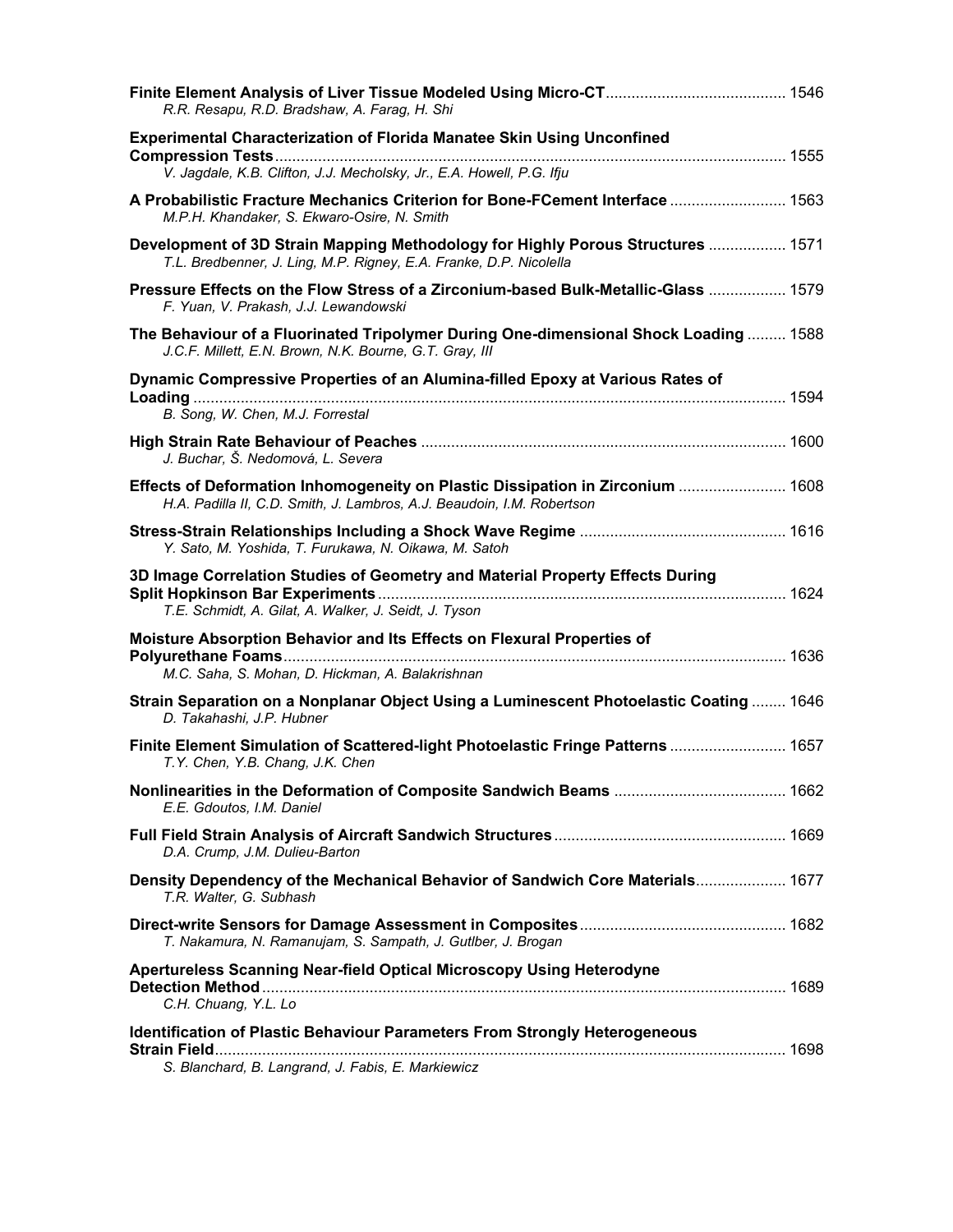| An Inverse Approach to Impact and Explosive Loading Identification 1706 |  |
|-------------------------------------------------------------------------|--|
| S. Xu, V. Tiwari, X. Deng, M.A. Sutton, W.F. Fourney, D. Bretall        |  |

| Heterogeneous Elasto-plastic Identification on Welds Using the Virtual Fields                                                                            |  |
|----------------------------------------------------------------------------------------------------------------------------------------------------------|--|
| S. Avril, F. Pierron, M.A. Sutton, J. Yan                                                                                                                |  |
| Nanomechanical Characterization of Diffusion-modified Graded NiTi Films 1722<br>D. Cole, H.A. Bruck, A. Roytburd                                         |  |
| C.C. Tasan, J.P.M. Hoefnagels, G. Quaak, M.G.D. Geers                                                                                                    |  |
| <b>Experimental-numerical Analysis of the Indentation-based Damage</b><br>C.C. Tasan, J.P.M. Hoefnagels, L.C.N. Louws, M.G.D. Geers                      |  |
| Matrix Design for Strategically Tuned Absolutely Resilient Structures (STARS) 1746<br>T. Lavin, H. Toutanji, B. Xu, T.K. Ooi, K.R. Biszick, J.A. Gilbert |  |
| Dynamic Tensile Strength and Mode-I Fracture Toughness in Granitic Rocks  1758<br>M.J. Iqbal, B. Mohanty, K. Xia                                         |  |
| Master Curves of Residual Creep and Fatigue Strengths for Damaged CFRP                                                                                   |  |
| Y. Miyano, M. Nakada, H. Cai, S. Sihn                                                                                                                    |  |
| Modeling Physical Aging of PPS Subjected to Complex Thermal Histories  1773<br>Y. Guo, R.D. Bradshaw                                                     |  |
| Effect of Reprocessing on the Mechanical Properties of Poly (butylene-succinate)  1782<br>S. Nakashima, A. Hotta, S. Somiya                              |  |
| B.T. Hotle, J.M. Considine, M.J. Wald, R.E. Rowlands, K.T. Turner                                                                                        |  |
| Identification of the Interface Properties of Fibre Reinforced Composite Materials  1799<br>D. Delsart, J.M. Mortier                                     |  |
| Full-field Strain Measurements for Determining Mechanical Properties of Marine<br>K.A. Berube, R. Lopez-Anido                                            |  |
| Analytical and Experimental Study for Damping of Laminated Composite Plates 1815<br>Y. Ohta                                                              |  |
| Invited Presentation: Measurement of Dynamic Strain With Optical Fiber Gratings  1821<br>N. Takahashi, H. Somatomo, S. Tanaka                            |  |
| R.A. Tomlinson, G.C. Calvert, A.R. Conway                                                                                                                |  |
| Advances in the Characterization of the Residual Stress Distribution in Thermally<br>A.R. Conway, R.A. Tomlinson, G.W. Jewell                            |  |
| The Dragonfly Flight by a Pair of Wings and Frequency Characteristics of Wings  1846<br>S. Sudo, K. Takagi, K. Tsuyuki, T. Yano, K. Nishida              |  |
| L. Wang, B.C. Prorok                                                                                                                                     |  |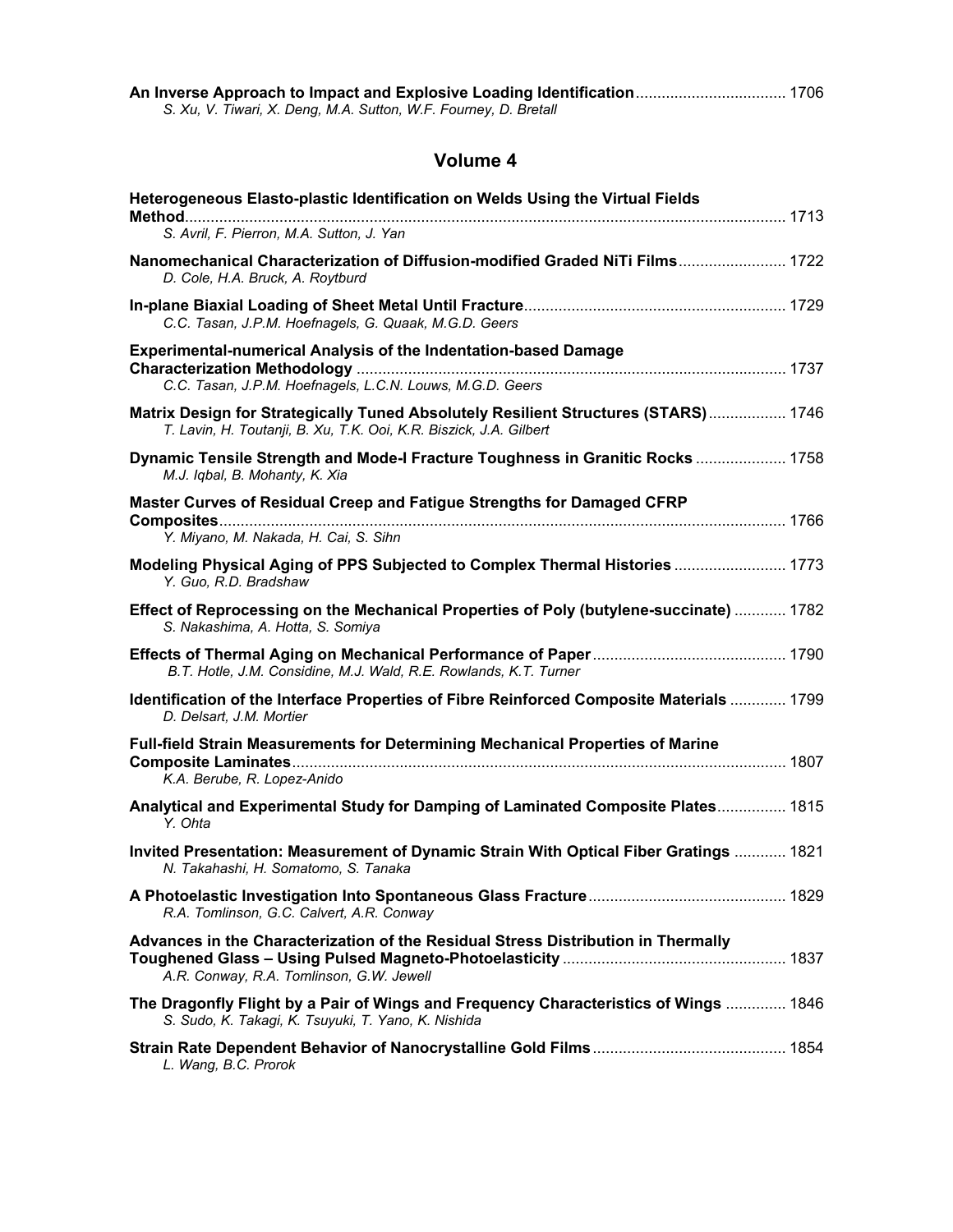| Mechanical Behavior of Nanocrystalline Au Films as a Function of Strain Rate                                                                              |  |
|-----------------------------------------------------------------------------------------------------------------------------------------------------------|--|
| N. Karanjgaokar, K. Jonnalagadda, I. Chasiotis, J. Chee, A. Mahmood, D. Peroulis                                                                          |  |
| Characterization of Mechanical Properties of Magnetite-polymer Composite Films  1867<br>T.P. Duong, C.R. Lin, Y.J. Siao, S.C. Wang, C.C. Wang, N.S. Liou  |  |
| M.N. Cavalli, V.B. Mandava                                                                                                                                |  |
| Obsidian - Natural Nanostructured Glass: Preliminary Research Results 1876<br>B.F. Dorfman, L.C. Zhang, C.E. Skinner, S.C. Zunjarrao, R.P. Singh          |  |
| M.P.H. Khandaker, S. Ekwaro-Osire, R. Borge                                                                                                               |  |
| F. Yuan, V. Prakash, J.J. Lewandowski                                                                                                                     |  |
| Stress and Strain State Associated with Nanoindentation Testing of Polymers 1903<br>R.J. Arenz                                                            |  |
| Investigation Into the Correlation Between Viscoelastic Properties of Fingernails<br>G. Pandey, T. Nakamura, R.P. Singh                                   |  |
| Analysis of Berkovich Indentation of Viscoelastic Materials Using Finite Element<br>R.R. Resapu, R.D. Bradshaw                                            |  |
| Viscoelastic Properties of PAA-Alg-Si Hydrogels Under Uniaxial Load  1922<br>T.P. Duong, M.H. Ling, N.S. Liou, H.R. Lin                                   |  |
| Thermoelastic Stress Analysis of Holes in Laminated Composite Materials 1926<br>S. Sambasivam, S. Quinn, J.M. Dulieu-Barton                               |  |
| Application of Shadow Moiré in Monitoring Vacuum Assisted Resin Transfer<br>J.M. Bayldon, I.M. Daniel                                                     |  |
| A Study on the Manufacturing of Glass-fiber-reinforced Aluminum Laminates and<br>M. Alemi Ardakani, A. Afaghi Khatibi, S. Asadollah Ghazavi               |  |
| Optoelectronic Holographic Otoscope for Measurement of Nano-displacements<br>M.S. Hernández-Montes, C. Furlong, J. Rosowski, N. Huli, E. Harrington       |  |
| Miniaturized Fiber Optic Sensor for Measuring Intervertebral Disc Pressure  1964<br>S. Nesson, M. Yu, X.M. Zhang, A.H. Hsieh                              |  |
| Deformation Measurements of Periodontal Tissues Under Dental Occlusal Forces  1972<br>Y. Morita, M. Uchino, M. Todo, Y. Matsushita, K. Arakawa, K. Koyano |  |
| <b>Characterization of Firmness Index for Mango Fruit by Laser Reflectometry</b><br>M. Peña-Gomar, G. Arroyo-Correa, J.I. Aranda                          |  |
| Topographical Analysis of a Biological Structure by Fringe Projection 1986<br>M. Ortiz-Gutiérrez, A.A. Valdéz de Anda, J.A. Rayas, R. Rodríguez-Vera      |  |
| Inspection of Aeronautics Parts for Shape Defect Detection Using a Multi-camera<br>J. Harvent, F. Bugarin, J.J. Orteu, M. Devy, P. Barbeau, G. Marin      |  |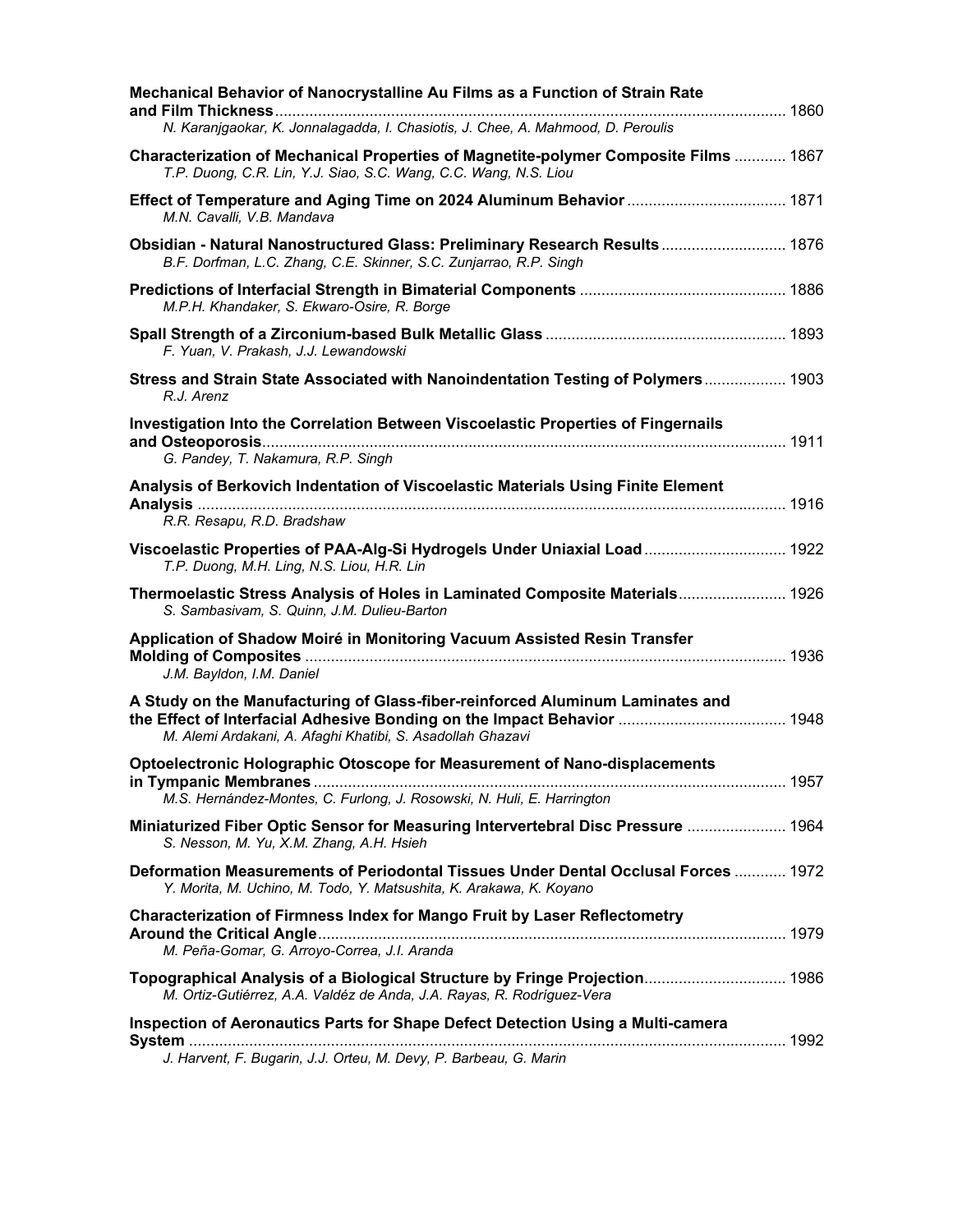| J.L. Lindner, J.A. Gilbert                                                                                                                                                                                                  |  |
|-----------------------------------------------------------------------------------------------------------------------------------------------------------------------------------------------------------------------------|--|
| W.C. Wang, C.S. Chiang                                                                                                                                                                                                      |  |
| Contouring Measured Data in Two- and Three-dimensional Problems  2019<br>R.E. Rowlands, D.R. Matthys                                                                                                                        |  |
| Tensile Monotonic and Fatigue Testing of Spring-bridge Thin Film Specimen<br>M.T. Lin, C.J. Tong, K.S. Shiu                                                                                                                 |  |
| The Modern Engineering Materials Instructional (MEMI) Lab: An Undergraduate<br>Learning Experience for Characterizing Materials From the Nanoscale to the<br>H.A. Bruck, L. Martinez-Miranda, R.M. Briber, R.J. Bonenberger |  |
| Master Degree Programme in the Field of Mechatronics With the Focus on                                                                                                                                                      |  |
| A. Palevicius, V. Ostasevicius                                                                                                                                                                                              |  |
| Dynamic Properties of New Generation High-strength Steels for Armoring Applications  2051<br>S. Curtze, M. Kundu, V.-T. Kuokkala, S. Datta, P.P. Chattopadhyay                                                              |  |
| M. Hokka, S. Curtze, V.-T. Kuokkala, P. Peura                                                                                                                                                                               |  |
| Investigation of the Effect of Nonlinearities on the Response of Cantilever<br>M.I. Younis, H.N. Arafat                                                                                                                     |  |
|                                                                                                                                                                                                                             |  |
| Theoretical and Experimental Investigation of Dynamic Instabilities in                                                                                                                                                      |  |
| F.M. Al Saleem, M.I. Younis<br>A New Microdevice for SI-traceable Forces in Atomic Force Microscopy 2081<br>G.W. Vogl, J.J. Gorman, G.A. Shaw, J.R. Pratt                                                                   |  |
| Rotation of the Ring Disclination Within the Cylindrical Capillary Filled with<br>M. Svetec, M. Slavinec                                                                                                                    |  |
| S. Kralj, V. Popa-Nita, M. Cvetko                                                                                                                                                                                           |  |
| M. Krasna, Z. Bradac, S. Kralj                                                                                                                                                                                              |  |
| M. Gosak, M. Perc, S. Kralj                                                                                                                                                                                                 |  |
| R. Repnik, V. Popa-Nita, S. Kralj                                                                                                                                                                                           |  |
| Analysis of Wind Turbine Material Using Digital Image Correlation  2126<br>A. Puri, J.P. Dear, A. Morris, F.M. Jensen                                                                                                       |  |
| Damage Identification in Piecewise Uniform Rods and Beams From Vibration Data  2134<br>K.V. Singh, V. Ranatunga                                                                                                             |  |